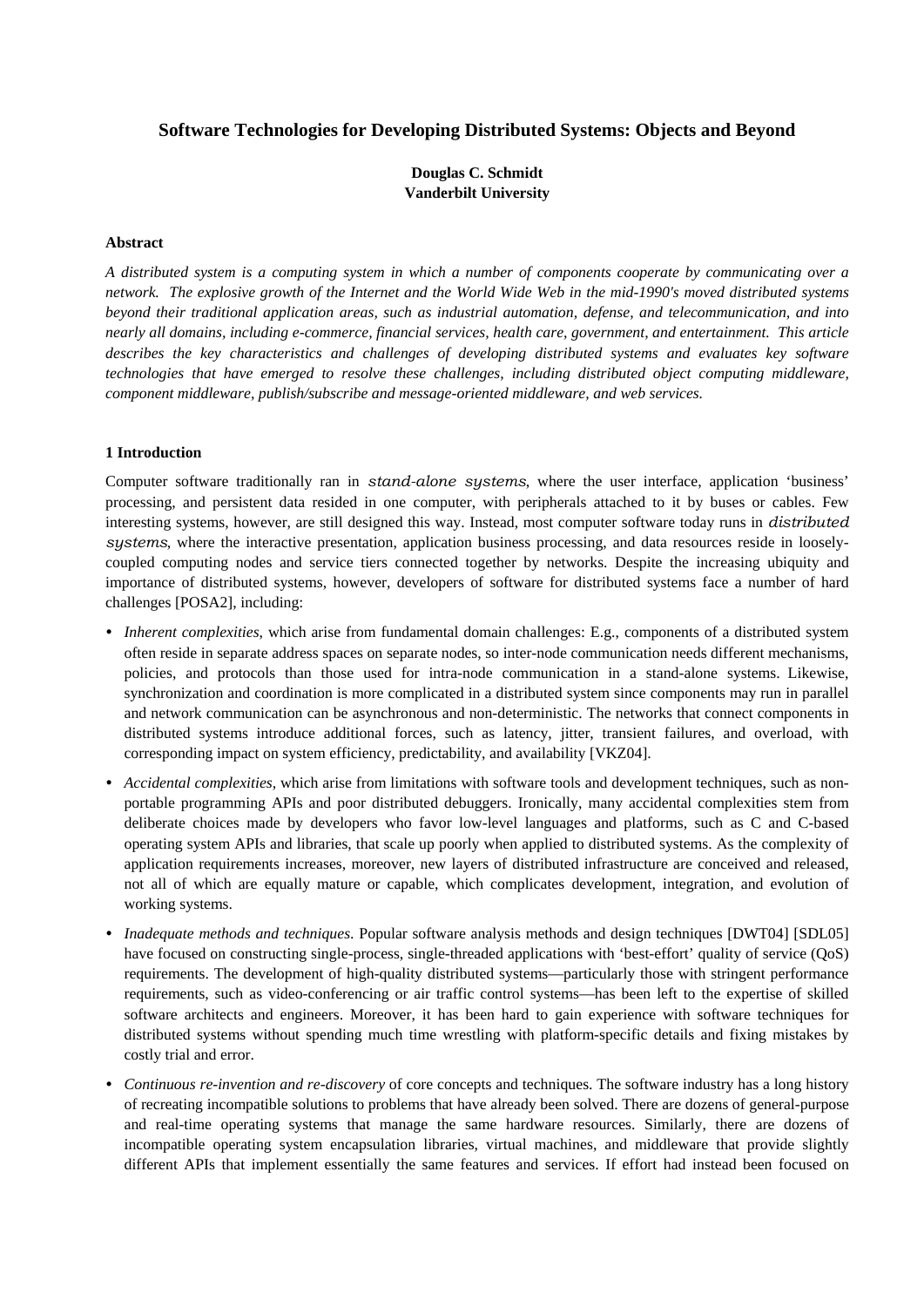enhancing a smaller number of solutions, developers of distributed system software would be able to innovate more rapidly by reusing common tools and standard platforms and components.

#### **2 Technologies for Supporting Distributed Computing**

To address the challenge described above, therefore, three levels of *support* for distributed computing were developed: *ad hoc network programming*, *structured communication*, and *middleware*. A*d hoc network programming* includes interprocess communication (IPC) mechanisms, such as shared memory, pipes, and sockets, that allow distributed components to connect and exchange information. These IPC mechanisms help address a key challenge of distributed computing: enabling components from different address spaces to cooperate with one another.

Certain drawbacks arise, however, when developing distributed systems only using ad hoc network programming support. For instance, using sockets directly within application code tightly couples this code to the socket API. Porting this code to another IPC mechanism or redeploying components to different nodes in a network thus becomes a costly manual programming effort. Even porting this code to another version of the same operating system can require code changes if each platform has slightly different APIs for the IPC mechanisms [POSA2] [SH02]. Programming directly to an IPC mechanism can also cause a paradigm mismatch, e.g., local communication uses object-oriented classes and method invocations, whereas remote communication uses the function-oriented socket API and message passing.

The next level of support for distributed computing is structured communication, which overcomes limitations with *ad hoc network programming by* not coupling application code to low-level IPC mechanisms, but instead offering higherlevel communication mechanisms to distributed systems. Structured communication encapsulates machine-level details, such as bits and bytes and binary reads and writes. Application developers are therefore presented with a programming model that embodies types and a communication style closer to their application domain.

Historically significant examples of structured communication are remote procedure call (RPC) platforms, such as Sun RPC and the Distributed Computing Environment (DCE). RPC platforms allow distributed applications to cooperate with one another much like they would in a local environment: they invoke functions on each other, pass parameters along with each invocation, and receive results from the functions they called. The RPC platform shields them from details of specific IPC mechanisms and low-level operating system APIs. Another example of structured communication is ACE [SH02] [SH03], which provides reusable C++ wrapper facades and frameworks that perform common structured communication tasks across a range of OS platforms.

Despite its improvements over ad hoc network programming, structured communication does not fully resolve the challenges described above. In particular, components in a distributed system that communicate via structured communication are still aware of their peers' remoteness—and sometimes even their location in the network. While location awareness may suffice for certain types of distributed systems, such as statically configured embedded systems whose component deployment rarely changes, structured communication does not fulfill the following the properties needed for more complex distributed systems:

- *Location-independence of components*. Ideally, clients in a distributed system should communicate with collocated or remote services using the same programming model. Providing this degree of location-independence requires the separation of code that deals with remoting or location-specific details from client and service application code. Even then, of course, distributed systems have failure modes that local systems do not have [WWWK96].
- *Flexible component (re)deployment*. The original deployment of an application's services to network nodes could become suboptimal as hardware is upgraded, new nodes are incorporated, and/or new requirements are added. A redeployment of distributed system services may therefore be needed, ideally without breaking code and or shutting down the entire system.

Mastering these challenges requires more than structured communication support for distributed systems. Instead it requires dedicated *middleware* [ScSc02], which is distribution infrastructure software that resides between an application and the operating system, network, or database underneath it. Middleware provides the properties described above so that application developers can focus on their primary responsibility: implementing their domain-specific functionality. Realizing the need for middleware has motivated companies, such as Microsoft, IBM, and Sun, and consortia, such as the Object Management Group (OMG) and the World Wide Web Consortium (W3C), to develop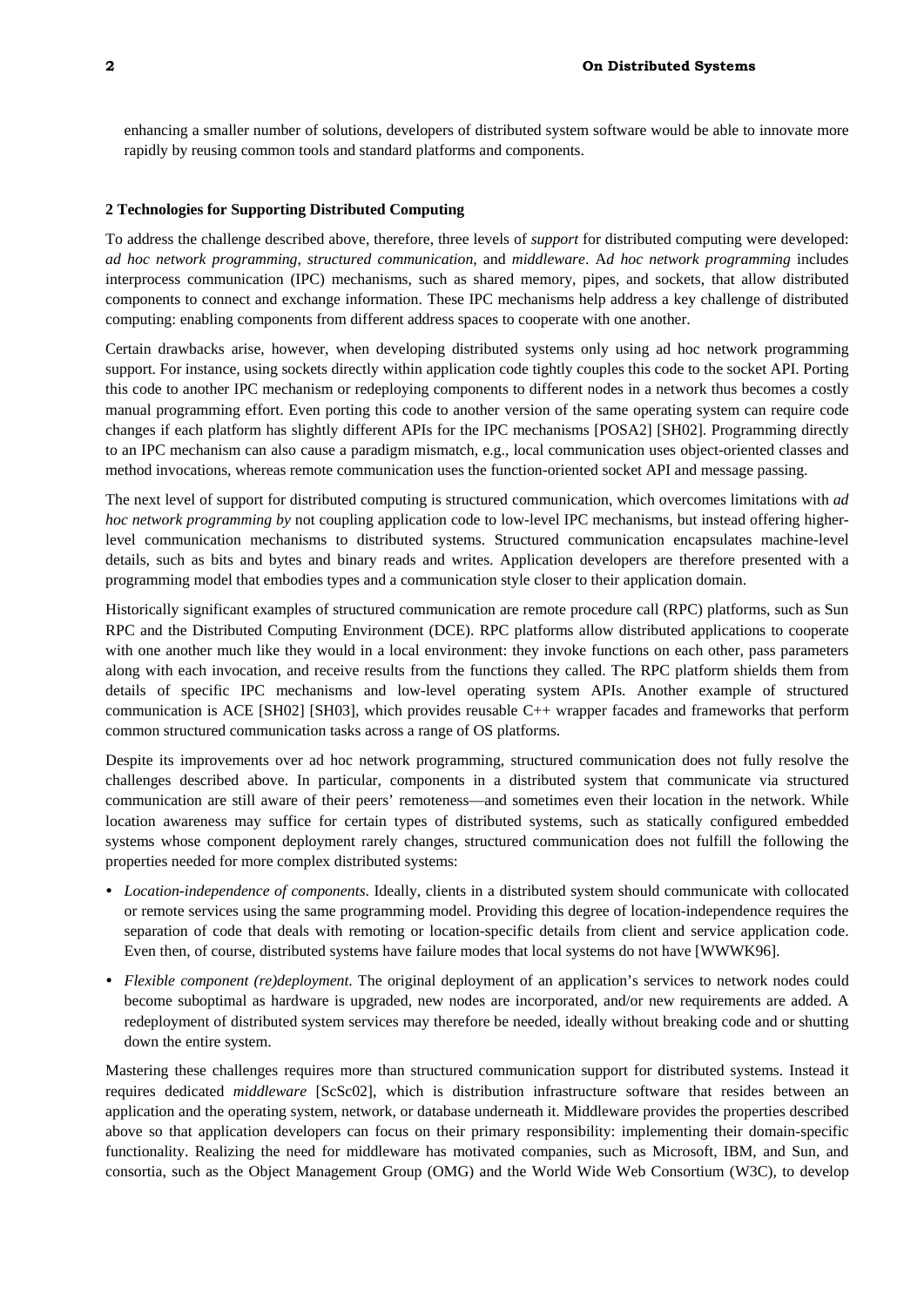technologies for distributed computing. Below, we describe a number of popular middleware technologies, including distributed object computing, component middleware, publish/subscribe middleware, and service-oriented architectures and Web Services [Vin04a].

# **2.1 Distributed Object Computing Middleware**

A key contribution to distributed system development was the emergence of *distributed object computing (DOC) middleware* in the late 1980s and early 1990s. DOC middleware represented the confluence of two major information technologies: RPC-based distributed computing systems and object-oriented design and programming. Techniques for developing RPC-based distributed systems, such as DCE, focused on integrating multiple computers to act as a unified scalable computational resource. Likewise, techniques for developing object-oriented systems focused on reducing complexity by creating reusable frameworks and components that reify successful patterns and software architectures. DOC middleware therefore used object-oriented techniques to distribute reusable services and applications efficiently, flexibly, and robustly over multiple, often heterogeneous, computing and networking elements.

CORBA 2.x and Java RMI are examples of DOC middleware technologies for building applications for distributed systems. These technologies focus on interfaces, which are contracts between clients and servers that define a locationindependent means for clients to view and access object services provided by a server. Standard DOC middleware technologies like CORBA also define communication protocols and object information models to enable interoperability between heterogeneous applications written in various languages running on various platforms.

Despite its maturity and performance, however, DOC middleware had key limitations, including:

- *Lack of functional boundaries*. The CORBA 2.x and Java RMI object models treat all interfaces as client/server contracts. These object models do not, however, provide standard assembly mechanisms to decouple dependencies among collaborating object implementations. For example, objects whose implementations depend on other objects need to discover and connect to those objects explicitly. To build complex distributed applications, therefore, application developers must explicitly program the connections among interdependent services and object interfaces, which is extra work that can yield brittle and non-reusable implementations.
- *Lack of software deployment and configuratoin standards*. There is no standard way to distribute and start up object implementations remotely in DOC middleware. Application administrators must therefore resort to in-house scripts and procedures to deliver software implementations to target machines, configure the target machine and software implementations for execution, and then instantiate software implementations to make them ready for clients. Moreover, software implementations are often modified to accommodate such *ad hoc* deployment mechanisms. The need of most reusable software implementations to interact with other software implementations and services further aggravates the problem. The lack of higher-level software management standards results in systems that are harder to maintain and software component implementations that are much harder to reuse.

# **2.2 Component Middleware**

Starting in the mid to late 1990s, *component middleware* emerged to address the limitations of DOC middleware described above. In particular, to address the lack of functional boundaries, component middleware allows a group of cohesive component objects to interact with each other through multiple provided and required interfaces and defines standard runtime mechanisms needed to execute these component objects in generic applications servers. To address the lack of standard deployment and configuration mechanisms, component middleware specifies the infrastructure to package, customize, assemble, and disseminate components throughout a distributed system.

Enterprise JavaBeans and the CORBA Component Model (CCM) are examples of component middleware that define the following general roles and relationships:

• A *component* is an implementation entity that exposes a set of named interfaces and connection points that components use to collaborate with each other. Named interfaces service method invocations that other components call synchronously. Connection points are joined with named interfaces provided by other components to associate clients with their servers. Some component models also offer event sources and event sinks, which can be joined together to support asynchronous message passing.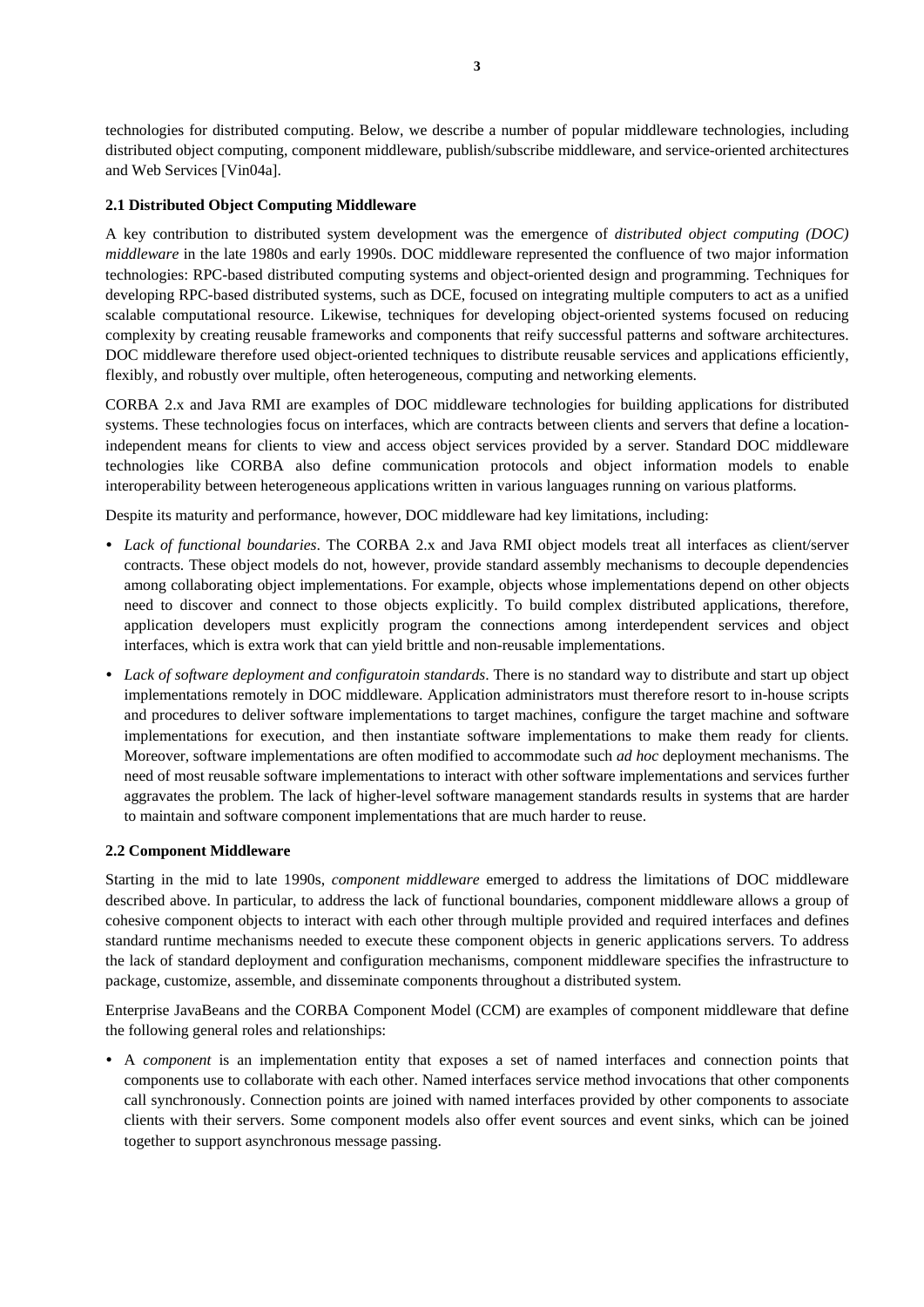• A *container* provides the server runtime environment for component implementations. It contains various predefined hooks and operations that give components access to strategies and services, such as persistence, event notification, transaction, replication, load balancing, and security. Each container defines a collection of runtime strategies and policies, such as transaction, persistence, security, and event delivery strategies, and is responsible for initializing and providing runtime contexts for the managed components. Component implementations often have associated metadata written in XML that specify the required container strategies and policies.

In addition to the building blocks outlined above, component middleware also typically automates aspects of various stages in the application development lifecycle, notably component implementation, packaging, assembly, and deployment, where each stage of the lifecycle adds information pertaining to these aspects via declarative metadata. These capabilities enable component middleware to create applications more rapidly and robustly than their DOC middleware predecessors.

#### **2.3 Publish/Subscribe and Message-Oriented Middleware**

RPC platforms, DOC middleware, and component middleware are largely based on a request/response communication model, where requests flow from client to server and responses flow back from server to client. Certain types of distributed applications, particularly those that react to external stimui and events, such as control systems and online stock trading systems, are not well-suited certain aspects of the request/response communication model. These aspects include *synchronous communication* between the client and server, which can underutilize the parallelism available in the network and endsystems, *designated communication*, where the client must know the identity of the server, which tightly couples it to a particular recipient, and *point-to-point communication*, where a client talks with just one server at a time, which can limit its ability to convey its information to all interested recipients.

An alternative approach to structuring communication in certain types of distributed systems is therefore to use *message-oriented middleware*, which is supported by IBM's MQ Series, BEA's MessageQ, and TIBCO's Rendezvous, or *publish/subscribe* middleware, which is supported by the Java Messaging Service (JMS), the Data Distribution Service (DDS), and WS-NOTIFICATION. The main benefits of message-oriented middleware include its support for *asynchronous communication*, where senders transmit data to receivers without blocking to wait for a response. Many message-oriented middleware platforms provide transactional properties, where messages are reliably queued and/or persisted until consumers can retrieve them. Publish/subscribe middleware augments this capability with *anonymous communication*, where publishers and subscribers are loosely coupled and thus do not know about each other existence since the address of the receiver is not conveyed along with the event data, and *group communication*, where multiple subscribers can receive events sent by a publisher.

The elements of publish/subscribe middleware are separated into the following roles:

- *Publishers* are sources of events, that is, they produce events on certain topics that are then propagated through the system. Depending on architecture implementation, publishers may need to describe the type of events they generate *a priori*.
- *Subscribers* are the event sinks of the system, that is, they consume data on topics of interest to them. Some architecture implementations require subscribers to declare filtering information for the events they require.
- *Event channels* are components in the system that propagate events from publishers to subscribers. These channels can propagate events across distribution domains to remote subscribers. Event channels can perform various services, such as filtering and routing, QoS enforcement, and fault management.

The events passed from publishers to consumers can be represented in various ways, ranging from simple text messages to richly-typed data structures. Likewise, the interfaces used to publish and subscribe the events can be generic, such as send and recv methods that exchange arbitrary dynamically typed XML messages in WS-NOTIFICATION, or specialized, such as a data writer and data readers that exchange statically typed event data in DDS.

### **2.4 Service-Oriented Architectures and Web Services**

*Service-Oriented Architecture* (SOA) is a style of organizing and utilizing distributed capabilities that may be controlled by different organizations or owners. It therefore provides a uniform means to offer, discover, interact with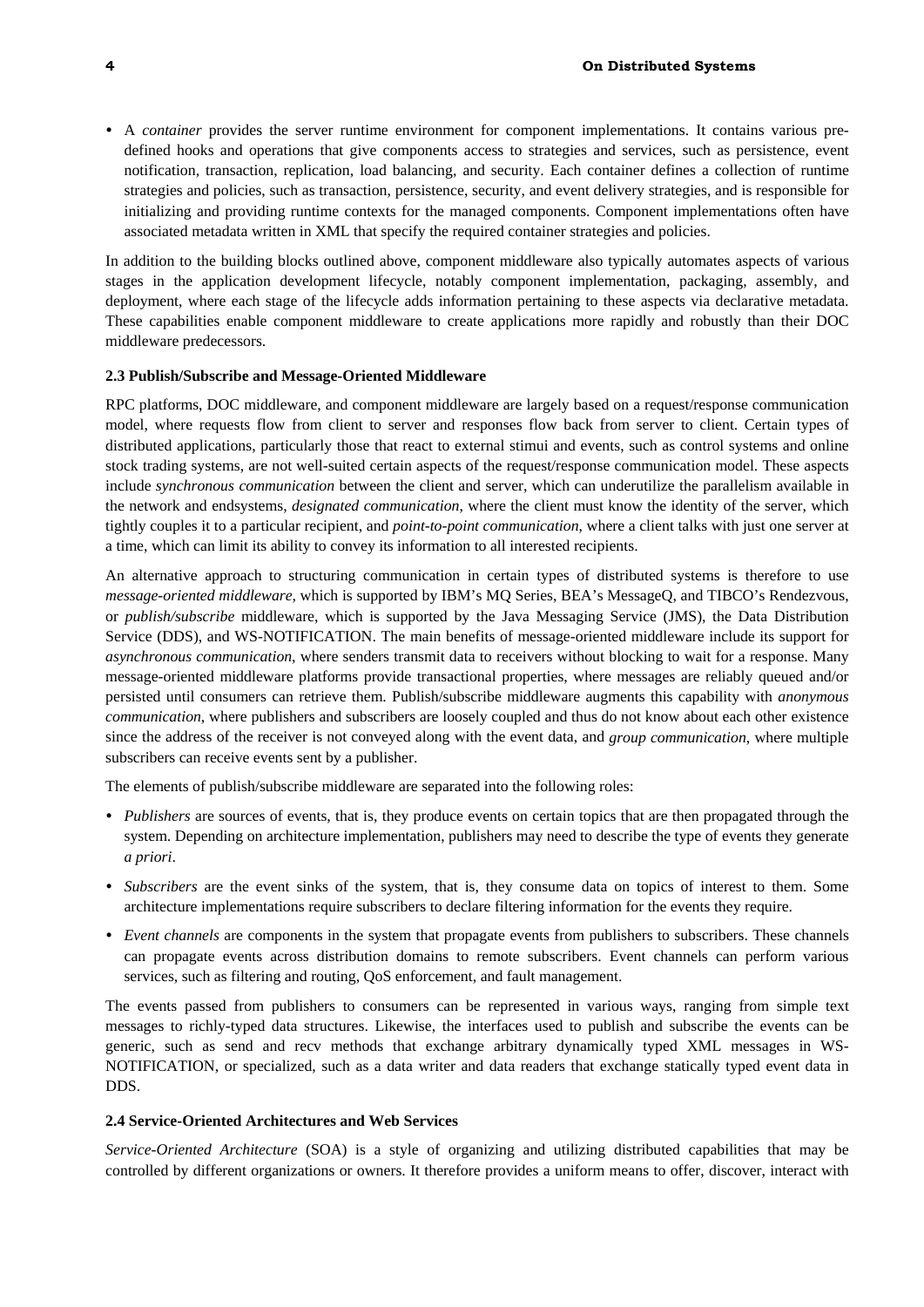and use capabilities of loosely coupled and interoperable software services to support the requirements of the business processes and application users. The ubiquity of the World Wide Web (WWW) and the lessons learned from earlier forms of middleware were leveraged to create SOAP, which is a protocol for exchanging XML-based messages over a

The introduction of SOAP spawned a popular new variant of SOA called *Web Services* that is being standardized by the World Wide Web Consortium (W3C). Web Services allow developers to package application logic into services whose interfaces are described with the Web Service Description Language (WSDL). WSDL-based services are often accessed using standard higher-level Internet protocols, such as SOAP over HTTP. Web Services can be used to build an Enterprise Service Bus (ESB), which is a distributed computing architecture that simplifies interworking between disparate systems. Mule and Celtix are open-source examples of the ESB approach to melding groups of heterogeneous systems into a unified distributed application.

Despite some highly publicized drawbacks [Bell06] [Vin04b], Web Services have established themselves as the technology of choice for most enterprise business applications. This does not mean, however, that Web Services will completely displace earlier middleware technologies, such as EJB and CORBA. Rather, Web Services complements these earlier successful middleware technologies and provides standard mechanisms for interoperability. For example, the Microsoft Windows Communication Foundation (WCF) platform and the Service Component Architecture (SCA) being defined by IBM, BEA, IONA, and others combine aspects of component-based development and Web technologies. Like components, WCF and SCA platforms provide black-box functionality that can be described and reused without concern for how a service is implemented. Unlike traditional component technologies, however, WCF and SCA are not accessed using the object model-specific protocols defined by DCOM, Java RMI, or CORBA. Instead, Web services are accessed using Web protocols and data formats, such as HTTP and XML, respectively.

Rather than trying to replace older approaches, today's Web Services technologies are instead focusing on middleware integration, thereby adding value to existing middleware platforms. WSDL allows developers to abstractly describe Web Service interfaces while also defining concrete bindings, such as the protocols and transports required at runtime to access the services. By providing these common communication mechanisms between diverse middleware platforms, Web Services allow component reuse across an organization's entire application set, regardless of their implementation technologies. For example, projects such as the Apache Web Services Invocation Framework (WSIF) [Apache06], Mule, and CeltiXfire, aim to allow applications to access Web Services transparently via EJB, JMS, or the SCA. This move towards integration allows services implemented in these different technologies to be integrated into an ESB and made available to a variety of client applications. Middleware integration is thus a key focus of Web Services applications for the foreseeable future [Vin03]. By focusing on integration, Web Services increases reuse and reduces middleware lock-in, so developers can use the right middleware to meet their needs without precluding interoperability with existing systems.

### **3 Understanding Distributed Systems Software Technologies via Patterns**

computer network, normally using HTTP.

Although the various middleware technologies described in Section 2 differ widely in their programming interfaces and language mappings they share many of the same patterns [VKZ04]. Design-focused patterns provide a vocabulary for expressing architectural visions, as well as examples of representative designs and detailed implementations that are clear and concise. Presenting pieces of software in terms of their constituent patterns also allows developers to communicate more effectively, with greater conciseness and less ambiguity.

Distributed computing has been a popular focus for pattern authors for many years. For example, [POSA2] and [VKZ04] present collections of patterns for developing distributed object computing middleware. Likewise, [HOHPE03] and [FOW02] present collections of patterns for enterprise message-oriented middleware and serviceoriented architectures. Most recently, [POSA4] has captured an extensive pattern language for building distributed software systems that connects over 250 patterns addressing topics ranging from defining and selecting an appropriate baseline architecture and communication infrastructure, to specifying component interfaces, their implementations, and their interactions. Together, the patterns covered in these books address key technical aspects of distributed computing,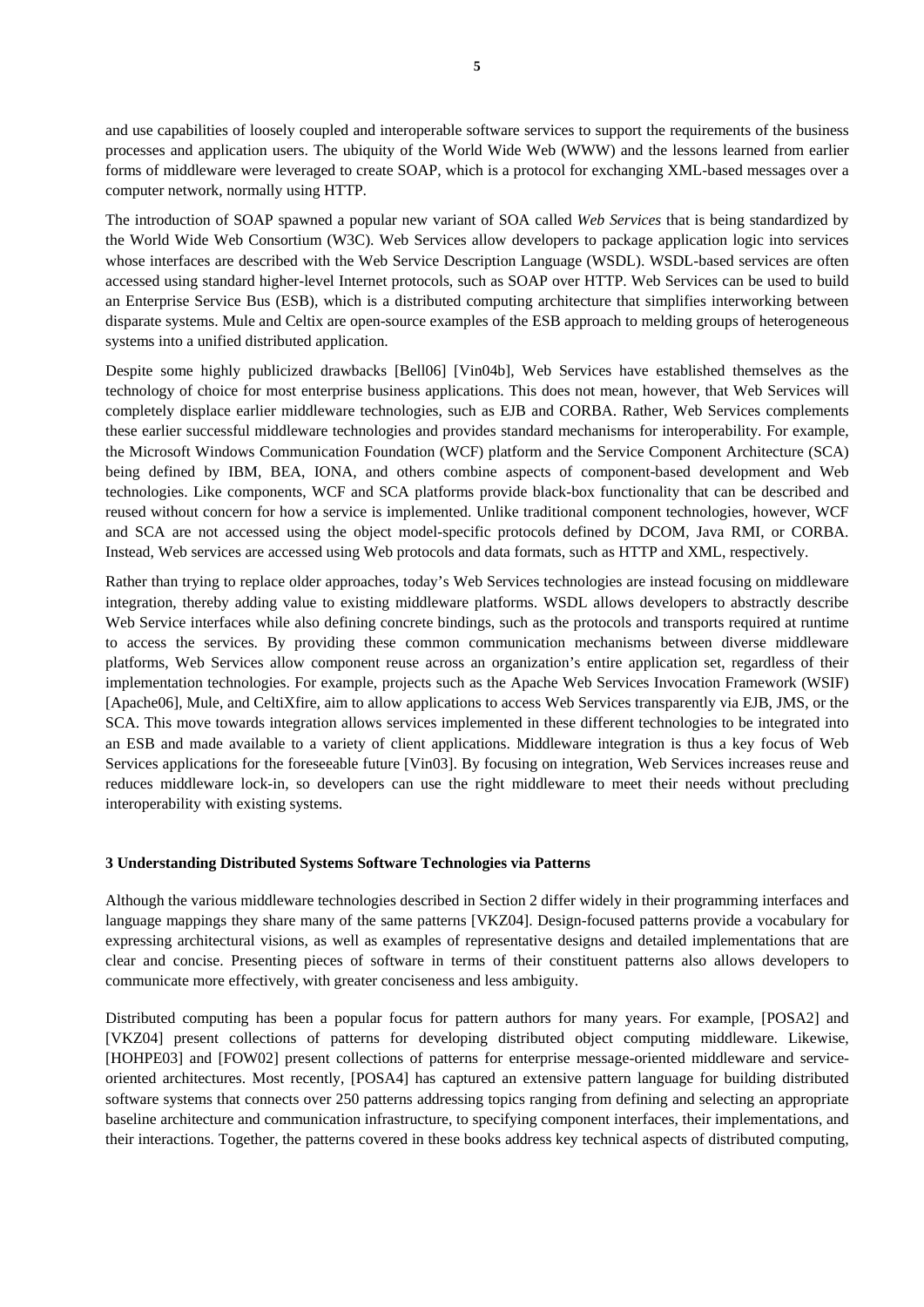such as adaptation and extension, concurrency, database access, event handling, synchronization, and resource management.

As software is integrated into mission-critical systems there is an increasing need for robust techniques to meet user dependability requirements. Patterns on fault tolerance and fault management have therefore been an active focus over the past decade. Several recent books [UTAS05] [HAN07] contain patterns and pattern languages that address fault tolerance and fault management for systems with stringent operational requirements. Likewise, developing high-quality distributed real-time and embedded (DRE) systems that provide predictable behavior in networked environments is also increasingly crucial to support mission-critical systems. Patterns that guide the development of resource management algorithms and architectures for DRE software appear in [DIP07] and [POSA3].

#### **4 Concluding Remarks**

Software for distributed systems has historically been developed largely from scratch. This development process has been applied many times in many companies, by many projects in parallel. Even worse, it has been applied by the same teams in a series of projects. Regrettably, this continuous rediscovery and reinvention of core concepts and code has kept costs unnecessarily high throughout the software development life cycle. This problem is exacerbated by the diversity of today's hardware, operating systems, compilers, and communication platforms, which keep shifting the foundations of software development for distributed systems.

In today's competitive, time-to-market-driven environments, it is increasingly infeasible to develop custom solutions manually from scratch. Such solutions are hard to customize and tune, because so much effort is spent just trying to make the software operational. Moreover, as requirements change over time, evolving custom software solutions becomes prohibitively expensive. End-users expect–or at least desire–software to be affordable, robust, efficient, and agile, which is hard to achieve without the solid architectural underpinnings achievable via systematic reuse of the middleware technologies described in this article. The past decade has yielded significant progress in the reuse of software for distributed systems stemming from the systematic documentation of patterns and pattern languages that help simplify the development and use of middleware.

#### **Acknowledgements**

Thanks to Frank Buschmann, Krishnakumar Balasubramanian, Kevlin Henney, and Steve Vinoski for providing insightful comments that helped improve this article.

## **References**

[Bell06] A.E. Bell: *"*Software Development Amidst the Whiz of Silver Bullets...", ACM Queue vol. 4, no. 5 - June 2006

{DIP07] Dipippo et al, *Design Patterns for Distributed Real-Time Embedded Systems*, Springer 2007

[DWT04] A. Dennis, B. Haley Wixom, D. Tegarden: *Systems Analysis and Design with UML Version 2.0: An Object-Oriented Approach*, John Wiley & Sons, 2004

[FOW02] M. Fowler, *Patterns of Enterprise Application Architecture*, Addison-Wesley 2002

[GoF95] E. Gamma, et al., *Design Patterns: Elements of Reusable Object-Oriented Software*, Addision Wesley, 1995

[HAN07] R.S. Hanmer: *Patterns For Fault Tolerant Software*, John Wiley and Sons, 2007

[HOHPE03] G. Hohpe, et al., *Enterprise Integration Patterns: Designing, Building, and Deploying Messaging Solutions,* Addison-Wesley 2003

[POSA2] D.C. Schmidt, M. Stal, H. Rohnert, F. Buschmann: *Pattern-Oriented Software Architecture—Patterns for Concurrent and Networked Objects*, John Wiley and Sons, 2000

[POSA3] M. Kircher and P. Jain: *Pattern-Oriented Software Architecture—Patterns for Resource Management*, John